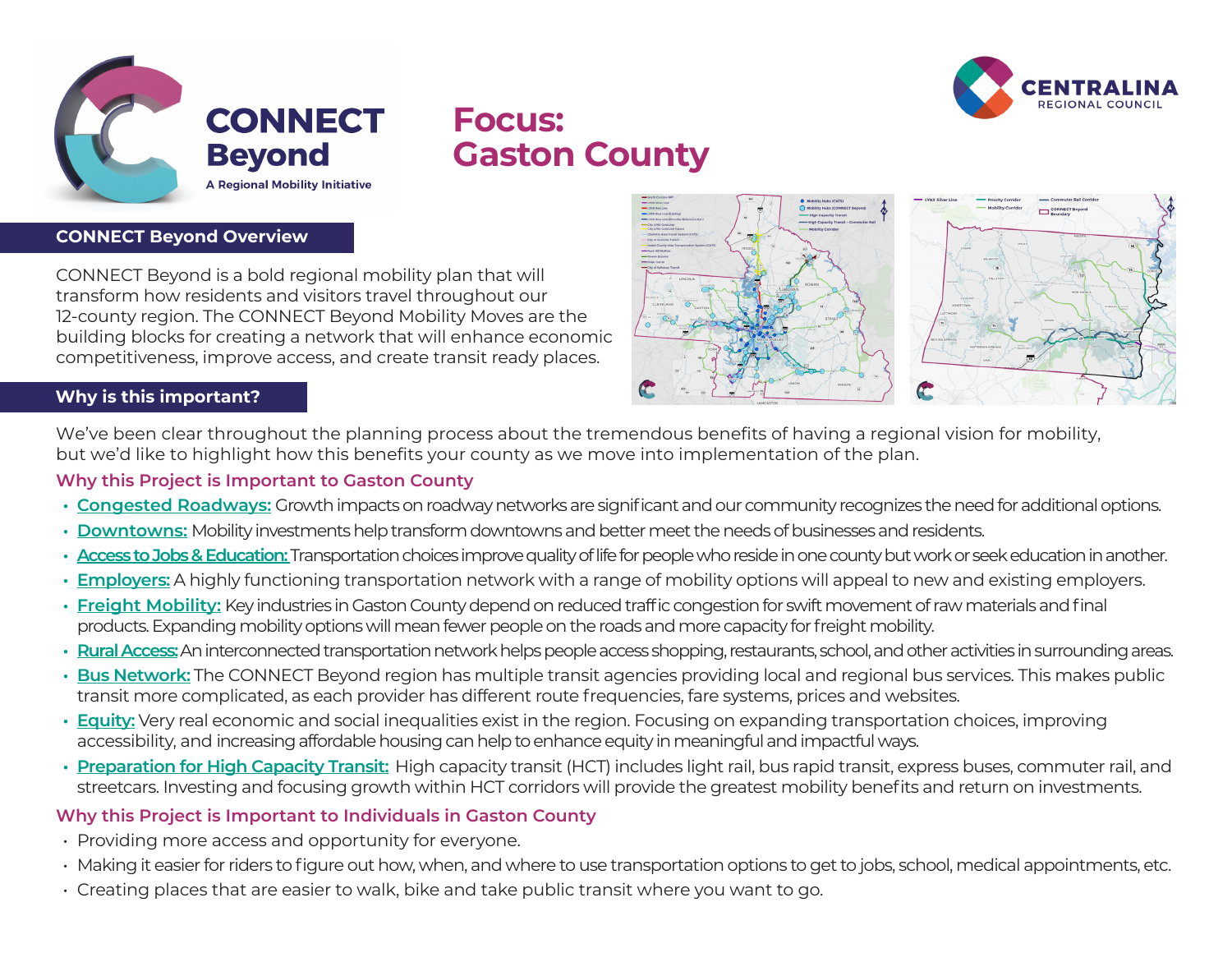# **How can CONNECT Beyond help address these issues?**

| <b>5 Mobility Moves</b>                                                                                                                                                                                                    | <b>What this means for Gaston County</b>                                                                                                                                                                                                                                                                                                                                                                                                                                                             |
|----------------------------------------------------------------------------------------------------------------------------------------------------------------------------------------------------------------------------|------------------------------------------------------------------------------------------------------------------------------------------------------------------------------------------------------------------------------------------------------------------------------------------------------------------------------------------------------------------------------------------------------------------------------------------------------------------------------------------------------|
| <b>Create Mobility-Friendly Places:</b><br>Strategies to support vibrant,<br>pedestrian-friendly communities<br>that have convenient access to<br>public transit services.                                                 | • Adopt recommendations identified in TOD study to help prepare for the Silver Line; seek to<br>replicate in other communities<br>· Transit Supportive Development strategies need to be incorporated into community codes<br>· Incorporate transit review into development review process<br>. Continue participation in CommunityViz<br>· Add Transit to Technical Review Committees<br>· Focus growth along Wilkinson Blvd. (HCT) and along other mobility corridors                              |
| <b>Expand Mobility Choices:</b><br>Strategies to support how, when<br>and where residents and visitors<br>travel, now and in the future.                                                                                   | ·Support work for coordinated website that shows riders all transit services available<br>· Participate in commuter programs for residents who travel for education/jobs, especially<br>for Tech park and Gaston Community College<br>· Explore vanpool options for cross-county trips<br>. Encourage mobility hub investment by supporting development of 12 mobility hubs<br>identified in CONNECT Beyond Plan<br>· Explore adopting policies to ready curbside management for future technologies |
| <b>Strengthen Rural to Urban</b><br><b>Connections:</b><br>Strategies to improve mobility<br>and transportation choices for<br>those who choose to live and work<br>in suburban/rural communities.                         | • Continued participation in Mobility Managers Group<br>· Explore on-demand options for non-medical trips - Help Gaston Access provide trips to<br>grocery store or to visit friends or seek private sector options for these trips<br>·Support efforts to develop coordinated regional scheduling for cross-county trips                                                                                                                                                                            |
| <b>Build a Better Bus Network:</b><br>Strategies to make it easier for<br>riders to plan, pay for and complete<br>their trips.                                                                                             | · Explore increasing frequency of express services between Charlotte and Gaston communities<br>· Implement hybrid on-demand and fixed route system to better serve needs of residents<br>· Ensure maximization of federal funding opportunities - take the 80/20 funds<br>· Explore opportunities to increase connectivity with FUSE District<br>· Participate in regional REMIX license and planning                                                                                                |
| <b>Invest in Strategic Mobility</b><br><b>Corridors:</b><br>Strategies to identifies candidate<br>corridors where high-capacity<br>transit lines could be located and<br>where focused transit investments<br>should occur | ·Support feasibility analyses of transit options for HCT corridors (actual mode and economic<br>impact of each)<br>· Support and coordinate with commuter rail communities<br>• Support improved and additional crossings over the Catawba to facilitate future transit<br>modes (rail or BRT)                                                                                                                                                                                                       |